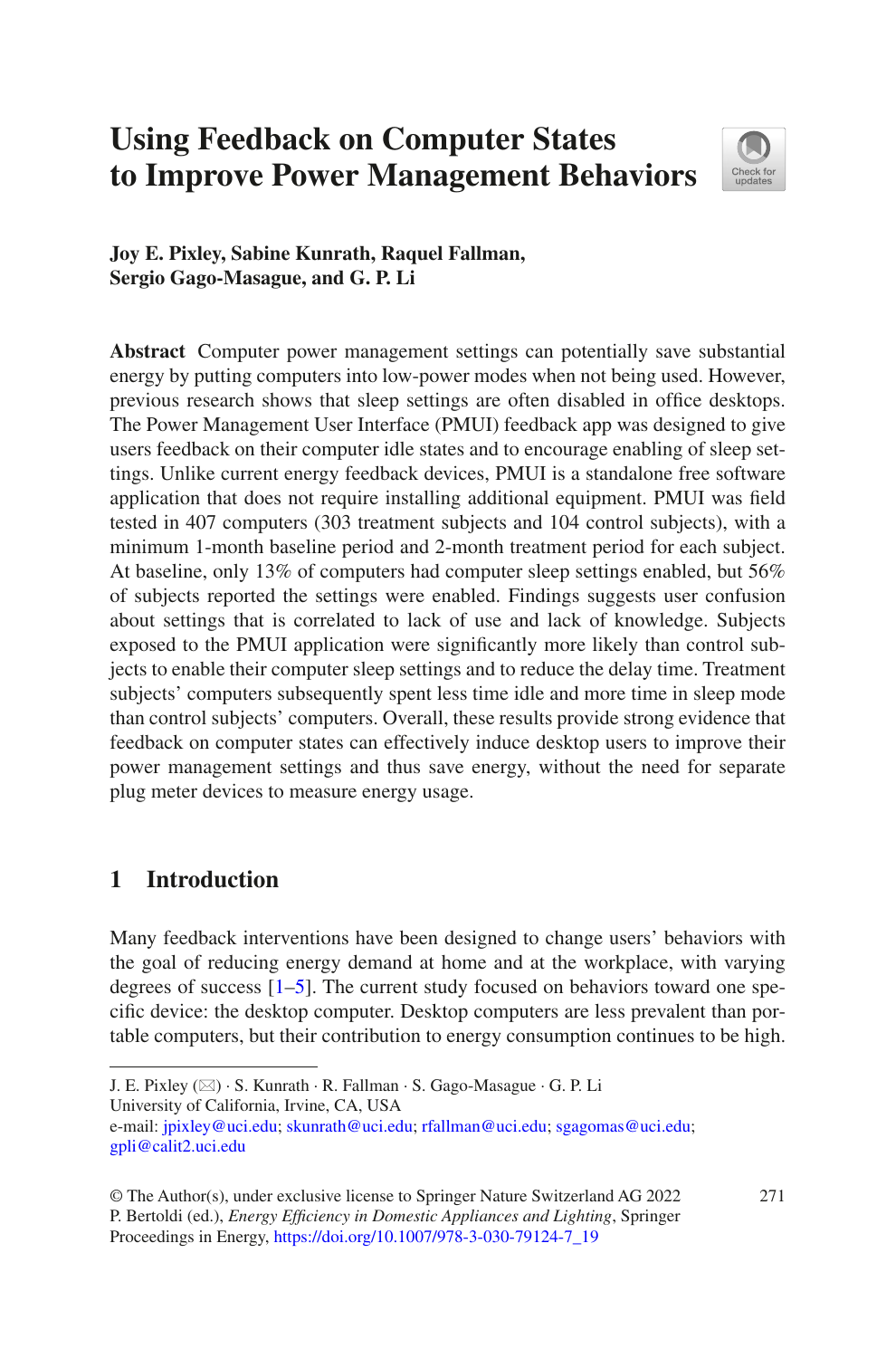A recent study estimates the installed base in the US of desktop computers to be 72 million, compared to 122 million for portable computers. However, the higher energy consumption for desktop computers results in an estimated annual electricity consumption of 18 TWh compared to only 5.1 TWh for portable computers [[6\]](#page-13-2). Desktop computers are major contributors of wasted "idle" energy use in homes and businesses [\[7](#page-14-0)]. Current ENERGY STAR® guidelines estimate average power consumption for desktops at 2.3 W in sleep mode compared to 48.1 W in idle mode [[8\]](#page-14-1). In one case study, desktops with sleep settings enabled (regardless of delay time) spent an average of 12% of the week in idle mode, compared to 68% for those without sleep enabled [[9\]](#page-14-2). The solution is simple to conceive but diffcult to implement: ensure that desktops spend as much time in sleep mode and as little time idle as possible.

Unfortunately, despite having power management options available, most desktop users are not applying them. Physical audits and monitoring studies in commercial and university buildings have found that in practice a high percentage of computers were left on unnecessarily when not being actively used, and that substantial energy savings could be possible with better power management practices [e.g., [10–](#page-14-3)[13\]](#page-14-4).

In contrast to research observing computers directly, most surveys show high rates of users reporting that their computer sleep settings are engaged [\[14](#page-14-5)]. Some of the discrepancy between self-reports of enabled sleep settings and observations of idling computers appears to be due to user confusion about sleep settings [[15\]](#page-14-6). One study that linked self-report to research observations for the same subjects found that although 86% of subjects had reported their computer sleep settings enabled, only 30% of those subjects actually had their settings enabled [[16\]](#page-14-7). Furthermore, those who rated themselves as more knowledgeable about computers were more likely to be accurate about their settings. This suggests that educating users about sleep settings and giving them feedback about their current power management settings and the computer's sleep behavior may be an important step to saving energy.

Previous studies have tried encouraging office workers to save energy with their computers and other equipment by providing advice and feedback to employees about the power consumption of their workstations, covering a range of plug load devices  $[17–19]$  $[17–19]$  $[17–19]$  or the whole office  $[20]$  $[20]$ . A few feedback studies focused on computer states and energy use [\[21](#page-14-11), [22\]](#page-14-12) or provided the user or researchers with usage information disaggregated for specifc devices [[23,](#page-14-13) [24\]](#page-15-0). Few feedback studies have examined user behavior in connection with computer states and power modes [[21,](#page-14-11) [22\]](#page-14-12). However, most studies suffer from small sample sizes or were not able to utilize an experimental randomized control trial design. More studies are needed to assess the potential of feedback on infuencing computer users' behaviors.

One approach to improving computer energy efficiency in commercial enterprises is centralized IT control, in which a company's IT department uses a software application or service to remotely control its employees' computers, including their power management settings. This works well for many companies and can save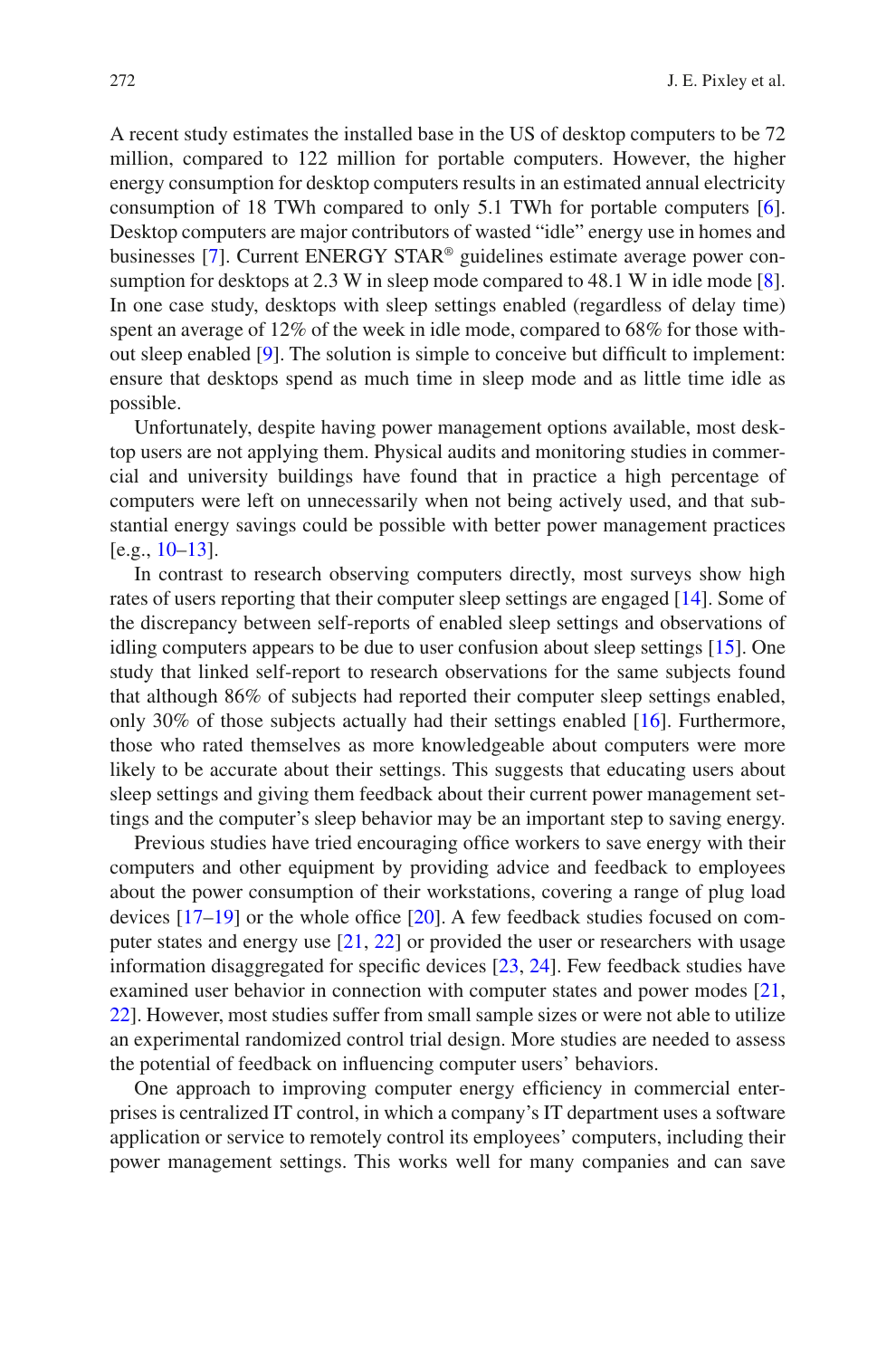substantial energy. However, it is not appropriate in many situations, such as residential computer use and small companies with limited IT resources. Also, even where centralized IT control is already used to facilitate updates and backups, a policy of mandatory sleep settings can face resistance from IT personnel and employees [[22,](#page-14-12) [25\]](#page-15-1). Thus, a method for encouraging voluntary improvements in energy-saving computer behaviors could be useful in many circumstances.

To address this problem, the research team at University of California, Irvine developed a software application, the Power Management User Interface (PMUI), designed to encourage voluntary use of automatic sleep settings. PMUI was developed based on design principles established by prior research on using feedback to motivate behavior, which describe the importance of giving timely feedback [[26–](#page-15-2) [28\]](#page-15-3), offering specifc, actionable tips [[28,](#page-15-3) [29\]](#page-15-4), presenting data in multiple, simple to understand graphs and fgures [[26,](#page-15-2) [30](#page-15-5), [31](#page-15-6)], comparing users' current outcomes to previous outcomes [\[32](#page-15-7), [33](#page-15-8)] or to an ideal standard or goal [[5,](#page-13-1) [34\]](#page-15-9), rewarding the desired behavior with happy face emoticons [\[35](#page-15-10)], appealing to common norms by using pro-environmental messages [[36,](#page-15-11) [37\]](#page-15-12), and engaging the user with interactive features [\[27](#page-15-13), [30](#page-15-5)].

This paper presents the results of a feld test of the PMUI interface, with 407 staff members of a major university. The overall research question asks whether the PMUI interface encourages subjects to improve their sleep setting behaviors, relative to the baseline period, and whether this behavior change is signifcantly better than for the control group, who are only reminded how to access their standard sleep settings.

The primary research question is whether use of the PMUI application can positively affect subjects' behavior: specifcally, encouraging them to improve their automatic sleep settings by either enabling them (if they were disabled) or reducing the delay time (if they were already enabled). This behavior is assessed at two time points. First, it is hypothesized that initial exposure to the PMUI application will result in more treatment subjects improving their computer sleep settings than control subjects, who are exposed only to their standard sleep settings interface. If this were the only effect of PMUI, it would indicate that PMUI is more effective as an informational tool than simply reminding subjects to check their standard sleep settings. Second, it is hypothesized that the PMUI application has an ongoing and persistent effect past the initial effect, as indicated by larger improvement in sleep settings between initial exposure and the end of the study (2 or more months later) compared to the control group. If PMUI is shown to have an effect over time in addition to the initial exposure effect, it would indicate that ongoing feedback and encouragement had an important role.

Although the PMUI application does not offer feedback to users on display settings, possible improvements in display settings are also examined.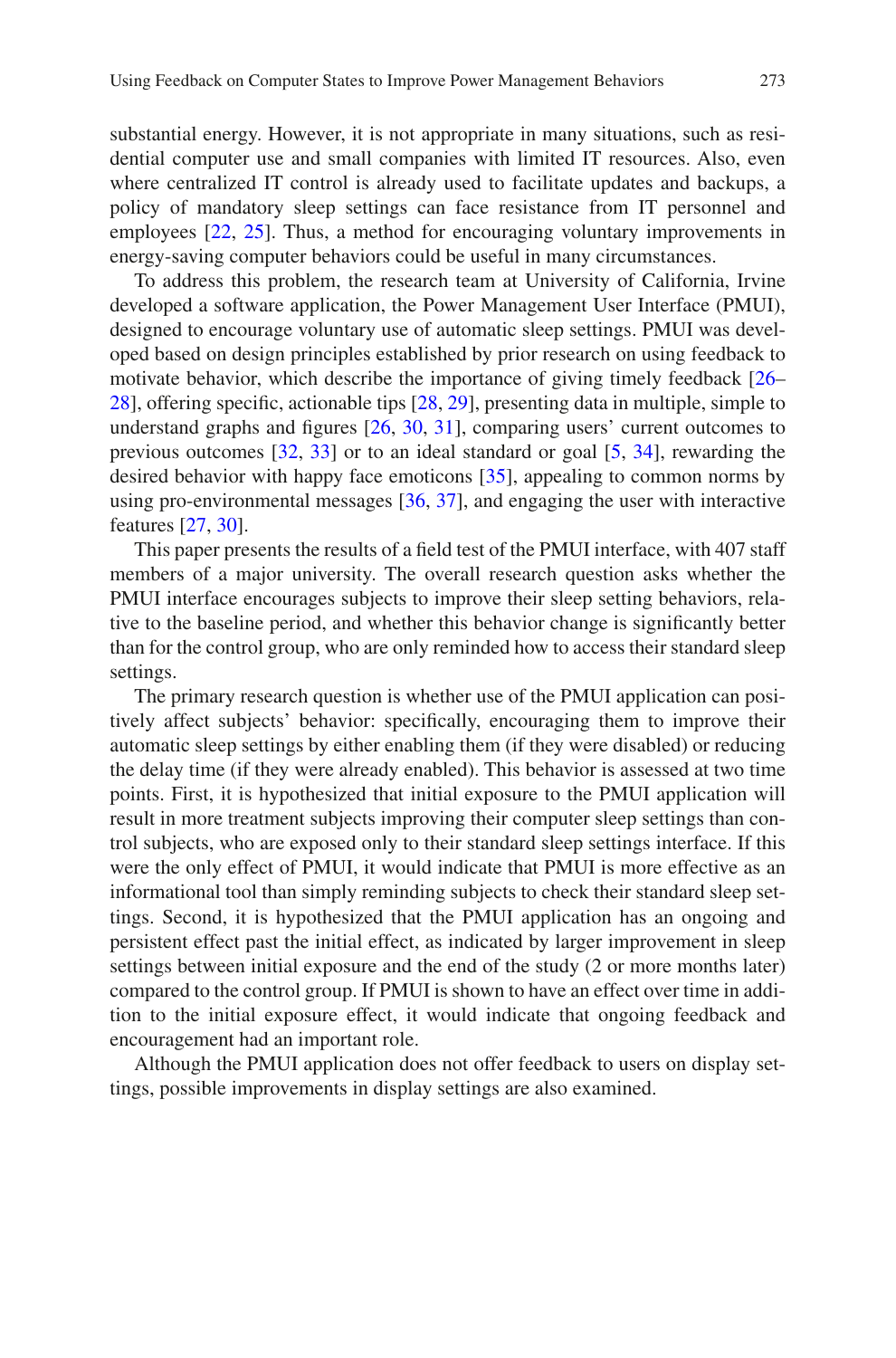### **2 Methods**

## *2.1 The Power Management User Interface Feedback Application*

The Power Management User Interface (PMUI) application was designed to encourage users to better utilize their computers' existing sleep settings by (1) providing a clear, simple sleep settings interface for computer and monitor/display, (2) providing consistent cues about the importance and desirability of reducing idle time; (3) providing clear advice about how to reduce idle time; (4) providing multiple types of feedback reports on how much time the computer spends idle, including comparisons to previous time periods and to a "target" profle; and (5) using multiple types of encouragement, including environmental impact measures and smiling versus sad emoticons. To simplify the interface, the PMUI application did not provide feedback to users on the idle time of their monitors. PMUI sends a weekly pop-up reminder for users to check their usage report for the week (see Fig. [1](#page-3-0)). Users can access the application using a tray icon, which opens onto the sleep settings page (see Fig. [2\)](#page-4-0). A laboratory pretest walked 22 subjects through the use of every feature and asked open-ended questions to assess their comprehension and interpretation. Pretesting was staggered so that later subjects were presented with revisions based on earlier subjects' responses to confrm that the changes were effective. Other details about the software are presented elsewhere [[38,](#page-15-14) [39\]](#page-15-15).

<span id="page-3-0"></span>

**Fig. 1** PMUI usage report page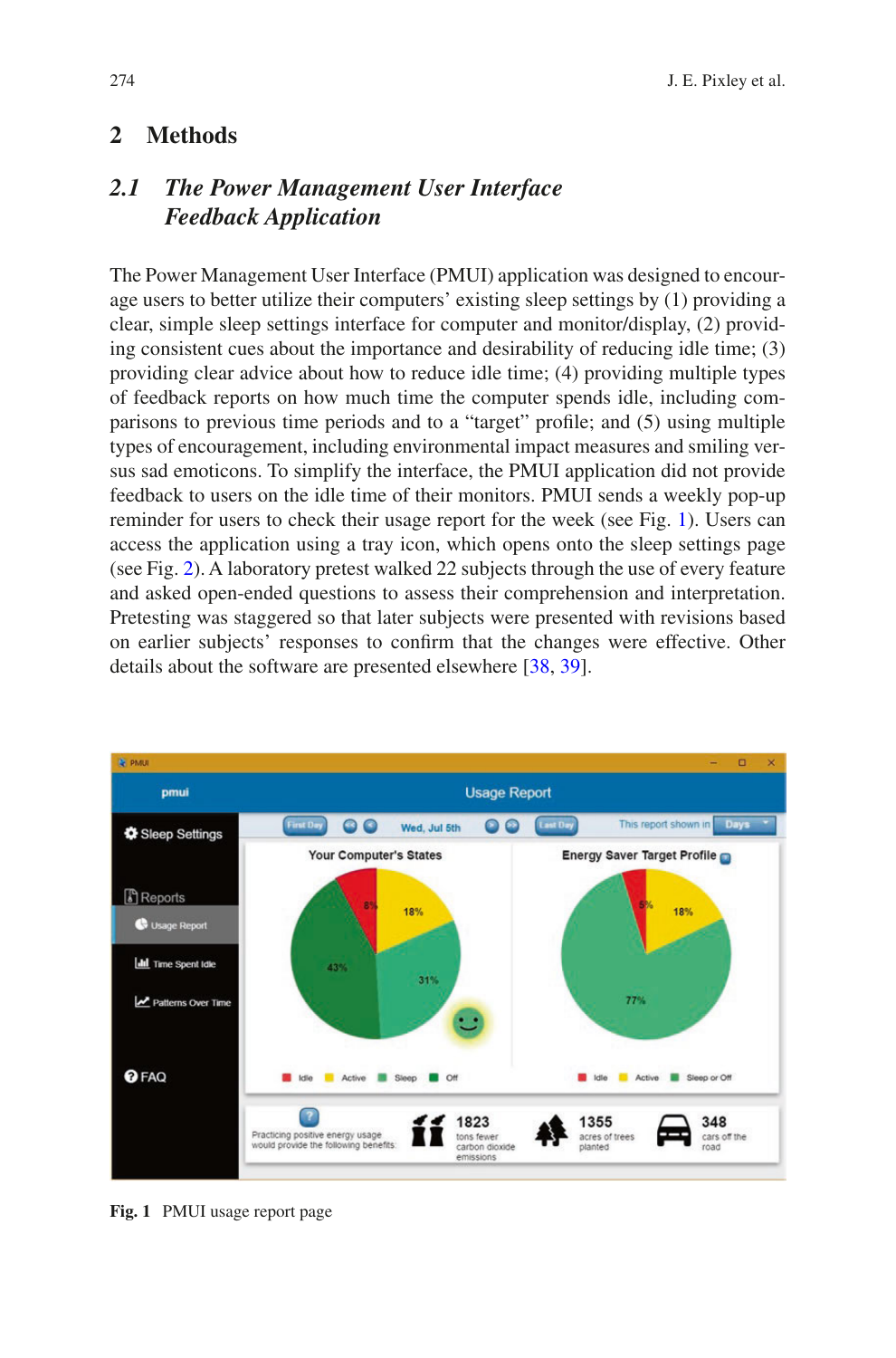<span id="page-4-0"></span>

**Fig. 2** PMUI sleep settings page

#### *2.2 Data Collection*

All schools and other units on campus who might be eligible for inclusion were identifed. Recruitment began with the administrative units whose computers were managed by the Office of Information Technology. Other units were added in waves, focusing on those with substantial numbers of staff, and limited to those where the unit did not have a sleep setting policy in place and where the IT manager, director, dean, or other representative approved the use of the software. The participating units represent a wide range of staff on campus, including humanities, physical sciences, administration, and facilities management. Data collection lasted from March 2017 to May 2018.

Once a unit was chosen, staff contact information was obtained from the university directory or from the unit itself. The IT manager sent an email alerting staff that the recruitment email was not a scam and that participation was voluntary. Potential subjects were then emailed a recruitment letter detailing the study, including a link to the consent form. If interested, they flled out an online form verifying their eligibility and asking for potential times to schedule their frst appointment. The public name of the study shown to subjects was "[University Name] Computer Energy Study" to reduce introducing bias by mentioning power management or sleep settings in the initial materials.

Individuals were eligible if they were university staff, aged 18 or older, who were the sole users of a desktop computer on campus and had the ability to change their own sleep settings.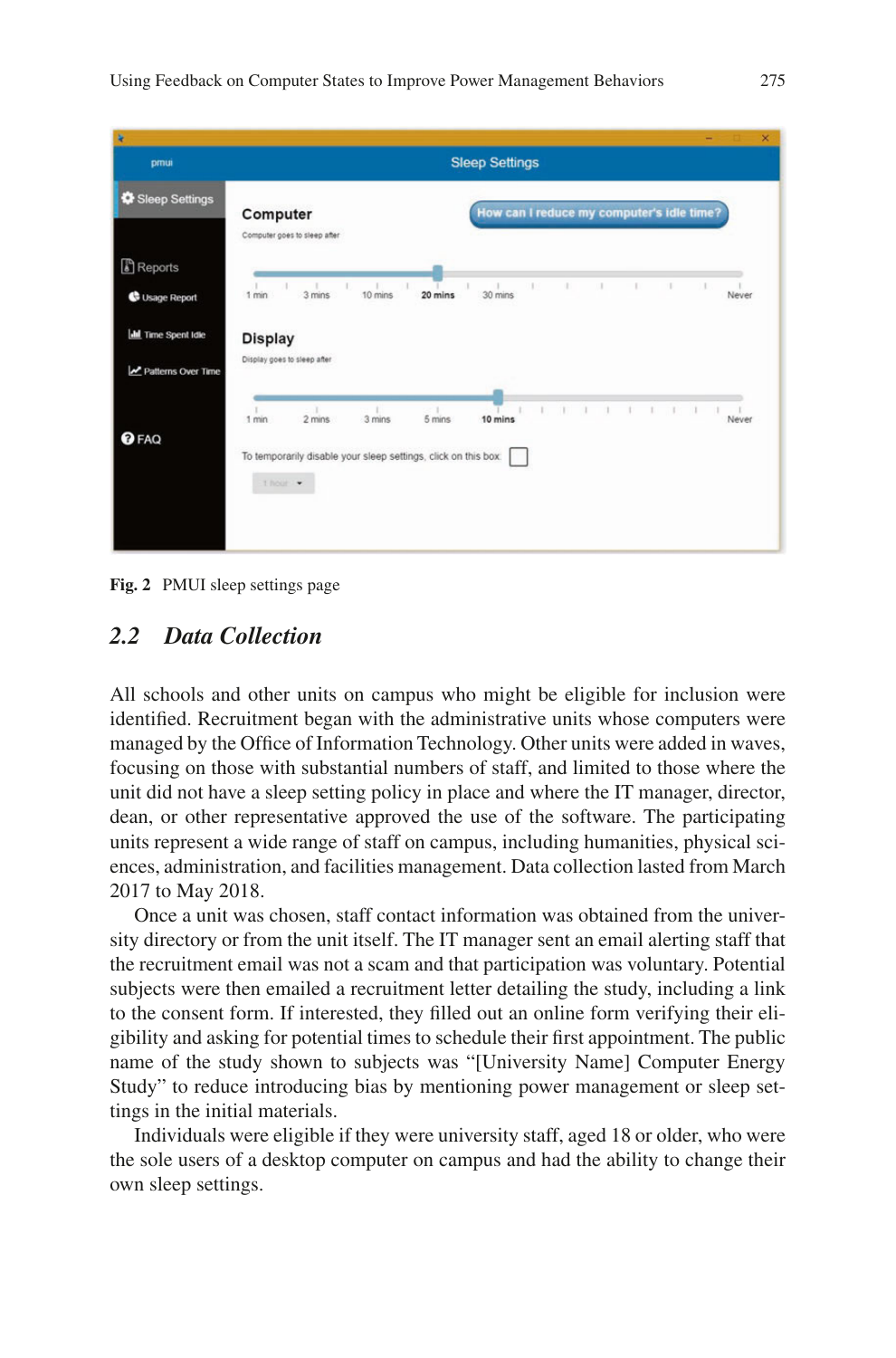Student research assistants (RAs) conducted three research visits per subject. Subjects were given a \$25 Amazon gift card at each of the three visits, for a total of \$75. At the frst research visit (T1), the RA went over the informed consent document and obtained the subject's signature before proceeding. The RA installed the PMUI software on the desktop, set to observation-only mode. The RA also plugged the computer and its monitor(s) into a power strip, which was plugged into a power monitor. The specially programmed power monitors transmitted real-time energy consumption data to the study's secure servers. Baseline data on computer sleep settings and on energy use was collected for a minimum of 4 weeks, subtracting vacations, university holidays, and other leaves.

After T1, subjects were assigned to the control or experimental condition, at a one-to-three ratio. This process was not entirely random, but depended on the order in which the Access database sorted new cases. In addition, a few cases were reassigned at or before T2 (e.g., cases where a researcher accidentally mentioned the PMUI app to a control subject).

At the second research visit (T2), subjects flled out an online survey on the RA's tablet. For the treatment group, RAs activated the PMUI GUI and showed the subject how to access the app. For the control group, RAs showed the subject how to access their computer's standard computer settings. Included in the extensive training the RAs received was how to manage this last step without implying that the subject didn't already know.

The fnal research visit (T3) was conducted a minimum of 8 weeks after T2. Subjects flled out another online survey, including questions asking them to evaluate their standard computer sleep settings and, for the treatment group, to evaluate the PMUI app. At this visit, the RA removed all hardware and software.

#### *2.3 Subjects*

The fnal sample consisted of 407 subjects, all university staff. This included research and administrative staff and post-doctoral scholars, but not faculty or students. The majority were women (68%). Almost half (45%) of subjects identifed as white, with 28% identifying as Asian or Pacifc Islander, 11% identifying as Hispanic or Latino, 8% identifying as more than one race or ethnicity, and less than 5% identifying with any other group. Compared to Census estimates for California, the sample is less white (versus 72.4%), less Hispanic (versus 37.2%) and more Asian (versus 15.2%). However, the state race and ethnicity data is for people of all ages and education, whereas staff members who use computers at a university (and at other similar enterprises) are likely to be of working age and more highly educated than average. Indeed, all but 11% of the sample are college-educated: 53% have a bachelor's degree, 28% have a master's degree, 1% have a different professional degree, and 6% have a doctorate. By contrast, the Census shows that for the overall population in the state, only 32% of persons 25 and older have a bachelor's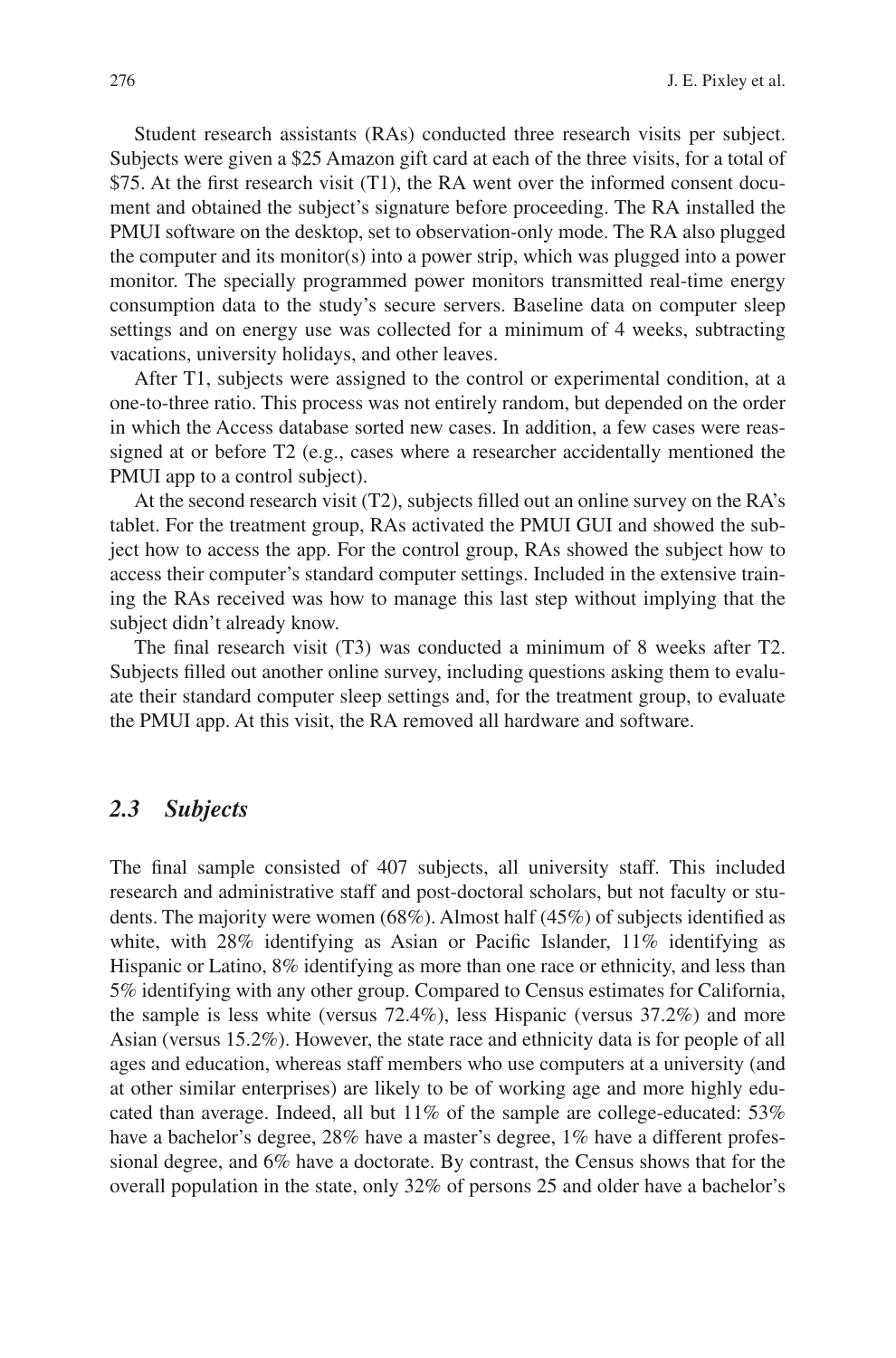degree or higher. Subjects were asked to identify which official Census occupation category ft them best. The majority were professionals, administrative support, or higher-level administrators. Almost all (98%) reported working full-time, defned as at least 30 h/week, or a 75% appointment. These demographic differences from the overall state averages are to be expected with a sample focused on offce workers in administrative and professional settings, who comprise most users of offce desktop computers.

The majority of desktops in the study (92%) used the Windows operating system, most using Windows 7 (77% of the sample) or Windows 10 (15% of the sample). The other 8% used Mac operating systems, mostly the most recent build at the time, macOS Sierra (19 of the 31 Mac computers, and 5% of the sample).

Multiple monitors were common: at the beginning of the study, 37% of subjects had one monitor, 62% had two monitors, and six subjects (less than 2%) had three or four. Seven subjects changed the number of monitors they had over the course of the study, but the percentages in each group stayed the same. Twenty-fve desktops (6%) were all-in-one computers; these were all Apple computers, although two of them were running Windows operating systems. All-in-one computers were coded as having one monitor; nine of them were also connected to a second monitor.

As planned, three in four subjects were in the treatment group (303, or 74.5%). The treatment and control groups did not differ signifcantly on any of the demographic characteristics measured, nor on the operating system of their computer or the number of monitors.

#### *2.4 Measures*

The sleep settings for the PMUI app are the same as those in the standard sleep settings, that is, those that come with the Windows or Mac OSX operating system. Only sleep settings for the computer and monitor/display are assessed (not, for instance, hard drive sleep, hybrid sleep, or hibernation). Sleep settings that are set to "never" are considered "disabled" while sleep settings set for a delay time (e.g., 20 min until sleep) are considered "enabled." A shorter delay time indicates that the subject reduced the number of minutes of idle before the computer or monitor goes into sleep mode, while a longer delay time indicates the opposite.

The hypotheses are tested by looking at changes in the sleep settings over the course of the subject's study period, particularly whether the sleep settings at the end of the study period (T3, about 2 months after the intervention at T2) differ from the settings observed at the end of the baseline period (T2). The current analysis thus does not capture subjects who made multiple changes and ended with the same setting. For instance, those who initially enabled their sleep settings but did not persist—that is, went back to disabling their settings—are considered as "no change" in the end.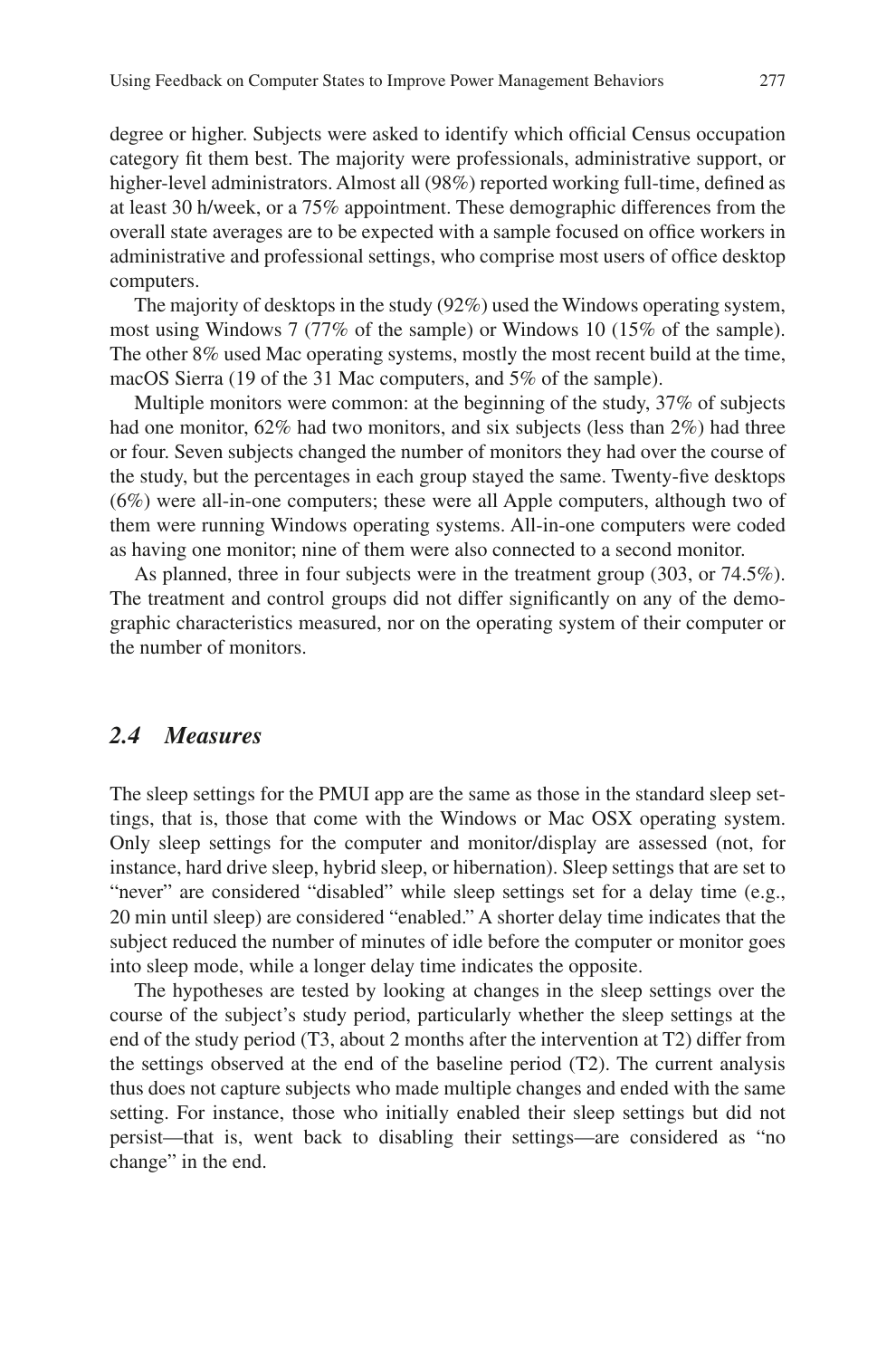## **3 Results**

#### *3.1 Initial Computer Sleep Settings*

Consistent with prior research, only a minority of subjects (14%) had their computer sleep settings enabled at the frst research visit. Of those computers, the most common sleep delay time was 30 min (the default), with almost equal proportions of others exhibiting higher and lower delay times. Far more computers had display sleep settings enabled at baseline (83%). Almost all of them had delay times set at 30 min or less, with a substantial minority at 15 min or less. Only nine subjects changed their settings during the baseline period, suggesting the lack of a Hawthorne effect. Four subjects enabled computer sleep and two disabled it, while three subjects enabled display sleep and two disabled it (two subjects changed both computer and display sleep).

At the end of the baseline period, the control group had a slightly higher proportion of computers with computer sleep enabled (17% vs. 14% in the treatment group) and a slightly lower proportion with display sleep enabled (81% vs. 84%), but neither difference was statistically signifcant.

#### *3.2 Changes to Sleep Settings*

As the primary goal of PMUI is to encourage users to enable their sleep settings, the frst analysis is whether the group using the PMUI application were more likely to enable their sleep settings than the control group. As shown in Fig. [3](#page-8-0), the main effect of PMUI on behavior is clear and substantial. Among subjects who had their computer sleep settings enabled prior to the intervention at T2, slightly more treatment subjects retained them, but the difference is not signifcant. However, among those with disabled computer sleep settings, treatment subjects were much more likely to enable them than control subjects  $(59\% \text{ versus } 15\%, p < 0.0001)$  $(59\% \text{ versus } 15\%, p < 0.0001)$  $(59\% \text{ versus } 15\%, p < 0.0001)$ .<sup>1</sup> The results are similar, if not as strong, for those who began with their display settings disabled, with 56% of treatment subjects versus 30% of control subjects enabling them  $(p = 0.0484)$ .

Clearly, exposure to the PMUI application is more effective at encouraging energy-saving settings than reminding subjects of their normal sleep settings. The next set of analyses assess whether this effect occurs mainly upon frst exposure to the information, or if it is amplifed by more extended, longer-term feedback and encouragement.

<span id="page-7-0"></span><sup>1</sup>All the analyses in this paper use bivariate chi-square tests to compare results for treatment versus control groups; no other variables were controlled for.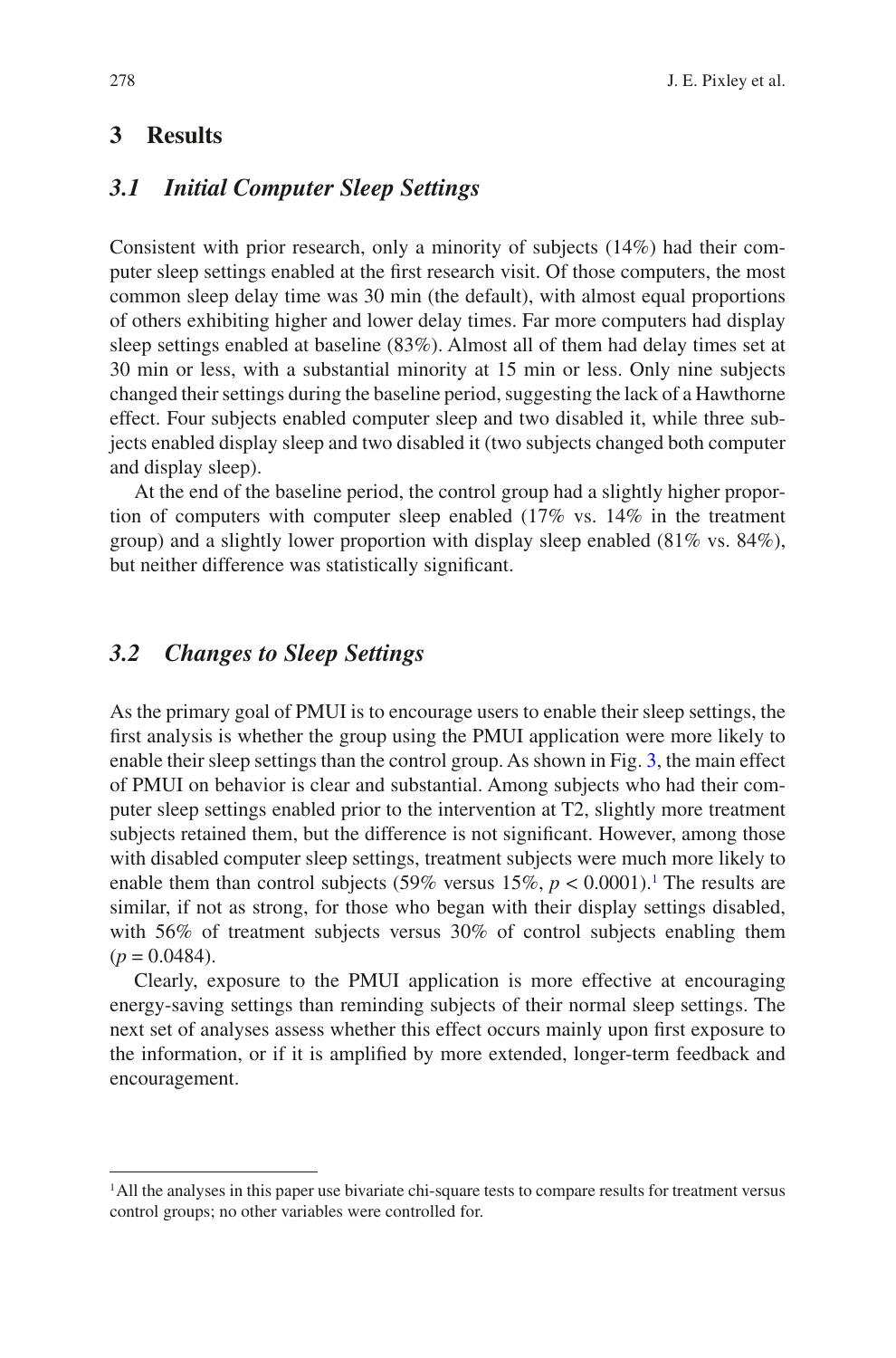<span id="page-8-0"></span>

**Fig. 3** Percentage of computers with sleep settings enabled at T3 by experimental group and initial settings at T2

|                          |                             | Control group |          | Treatment group |                |
|--------------------------|-----------------------------|---------------|----------|-----------------|----------------|
| Status at T <sub>2</sub> | Change after T <sub>2</sub> | #             | Percent  | #               | Percent        |
| <b>Disabled</b>          | No change                   | 71            | 83       | 186             | 71             |
|                          | Enabled sleep               | 15            | 17       | 76              | 29             |
|                          | N                           | 86            |          | 262             |                |
| Enabled                  | No change                   | 16            | 89       | 31              | 76             |
|                          | Disabled sleep              | $\Omega$      | $\theta$ |                 | $\overline{2}$ |
|                          | Increased sleep delay       |               | 6        | $\Omega$        | $\theta$       |
|                          | Decreased sleep delay       |               | 6        | 9               | 22             |
|                          | N                           | 18            |          | 41              |                |
| Total                    |                             | 104           |          | 303             |                |

<span id="page-8-1"></span>**Table 1** Change in computer sleep settings after initial intervention (T2), by condition

#### **3.2.1 Immediate Response to Intervention**

As it is possible that the subject experimented with changing during or shortly after the research visit at T2 and then reverted to the previous settings, these analyses examine the change in status (if any) from the end of the day prior to T2 to the end of the day after T2 occurred. The possible subject actions following the intervention at T2 depend on whether the computer sleep settings were already enabled; they are listed in Table [1](#page-8-1). Among subjects who had computer sleep disabled prior to the intervention, subjects in the treatment group were signifcantly more likely to enable sleep than those in the control group  $(29\% \text{ versus } 17\%, p = 0.0342)$ . Among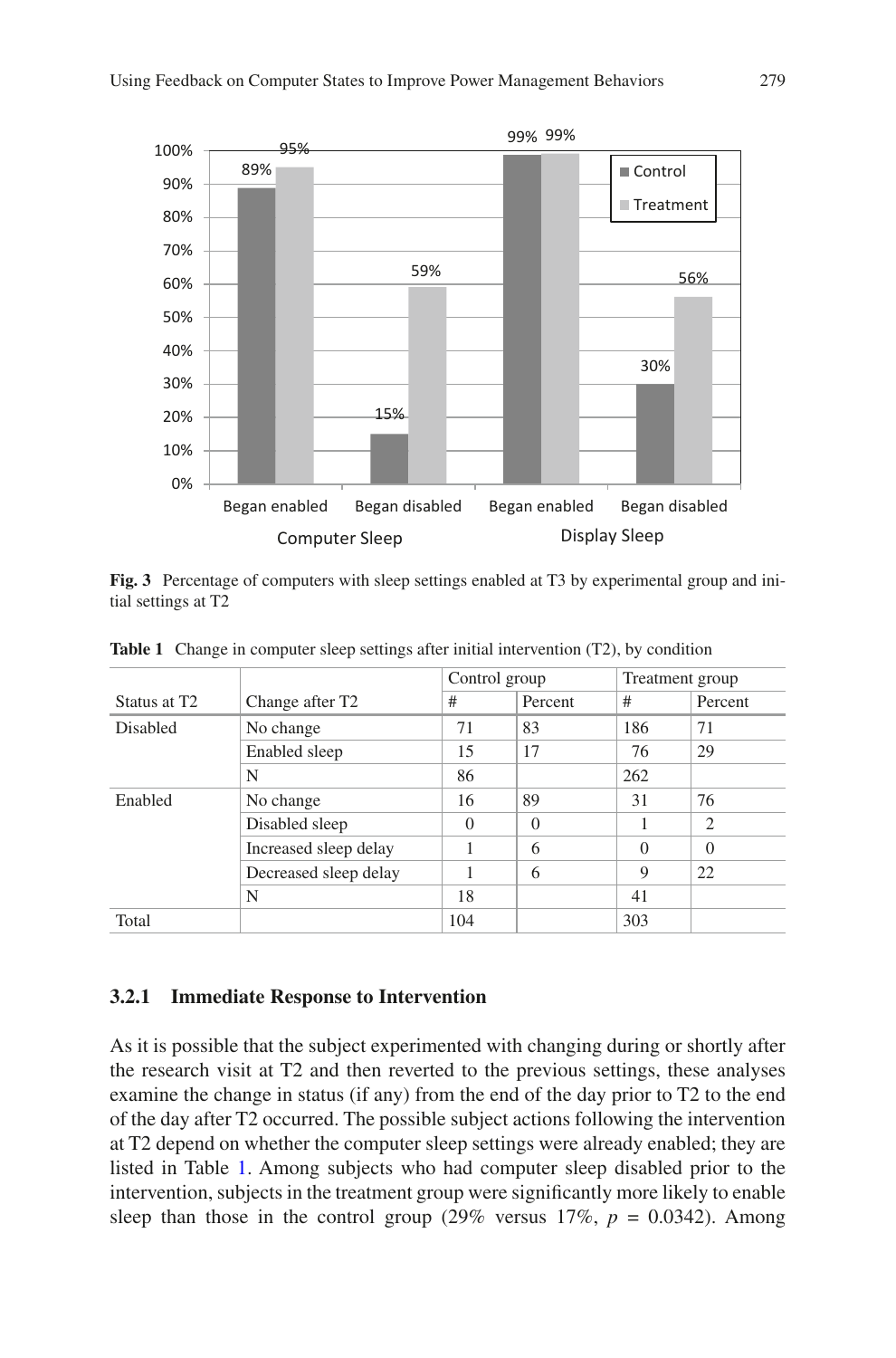subjects who already had computer sleep enabled, a larger proportion of treatment subjects decreased (that is, improved) the sleep delay (22% versus 6%); however, this is not statistically signifcant, likely because of the small sample size. Overall, this suggests that subjects were more motivated to improve their sleep settings by looking at the PMUI program than by looking at their standard settings, even though the two interfaces displayed the same basic information.

Immediate effects of the intervention on display sleep settings are shown in Table [2.](#page-9-0) The observed relationship is in the same direction as with computer sleep settings. More subjects in the treatment group than in the control group enabled display sleep or decreased the delay time, but the difference is not statistically significant.

#### **3.2.2 Long-Term Changes over the Experimental Period**

The next analysis assesses the relationship between the subjects' initial response after T2 and the eventual outcome, that is, whether continued use of PMUI had an additional effect on the outcomes shown at the end of the study. For the control subjects who began with disabled computer sleep settings, those who did not change them during T2 were highly unlikely to change them later in the study (only 1%), while 20% of those who enabled their sleep settings during T2 had disabled them again by the end of the study (see Table [3\)](#page-10-0). By contrast, of the treatment subjects who did not enable their settings during T2, almost half (45%) enabled their computer settings later in the intervention period and kept them enabled until T3. Also, almost all of the treatment subjects who enabled their settings at T2 still had them enabled at the end of the study (95%). All the treatment subjects with enabled sleep settings who did not change them at T2 still had them enabled at T3; the other cells in the table are too small to produce reliable percentages. In short, the continued positive changes for the treatment group after the change at T2 suggest the effectiveness of the ongoing intervention of the PMUI feedback.

|                          |                             |          | Control group |     | Treatment group |  |
|--------------------------|-----------------------------|----------|---------------|-----|-----------------|--|
| Status at T <sub>2</sub> | Change after T <sub>2</sub> | #        | Percent       | #   | Percent         |  |
| <b>Disabled</b>          | No change                   | 16       | 80            | 30  | 63              |  |
|                          | Enabled sleep               | 4        | 20            | 18  | 38              |  |
|                          | N                           | 20       |               | 48  |                 |  |
| Enabled                  | No change                   | 74       | 88            | 208 | 82              |  |
|                          | Disabled sleep              | $\Omega$ | $\Omega$      |     | $\theta$        |  |
|                          | Increased sleep delay       | $\Omega$ | $\theta$      |     | $\theta$        |  |
|                          | Decreased sleep delay       | 10       | 12            | 45  | 18              |  |
|                          | N                           | 84       |               | 255 |                 |  |
| Total                    |                             | 104      |               | 303 |                 |  |

<span id="page-9-0"></span>**Table 2** Change in display sleep settings after initial intervention (T2), by condition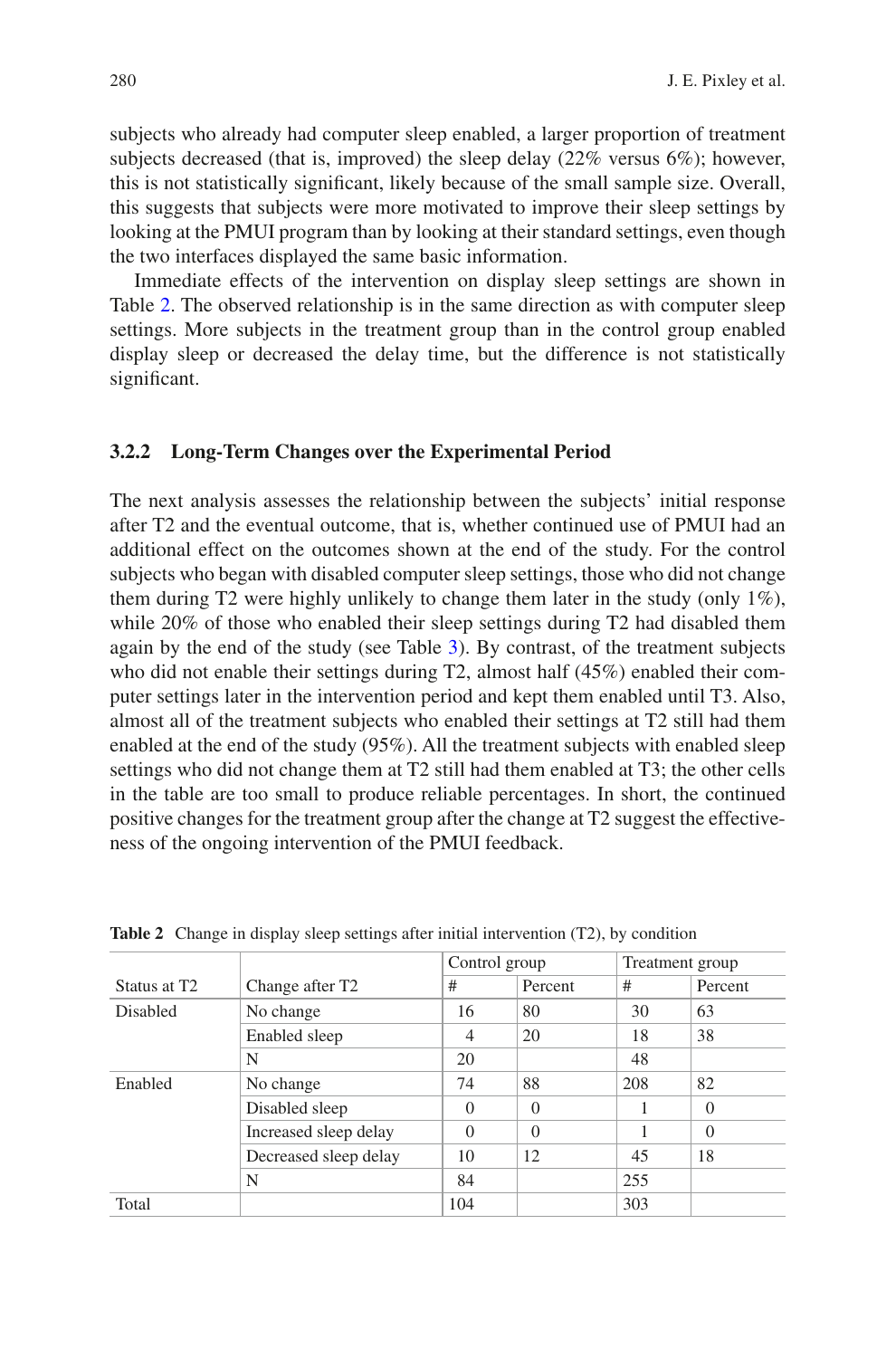|                 |                          | Control group |                               | Treatment group                 |          |                               |                                 |
|-----------------|--------------------------|---------------|-------------------------------|---------------------------------|----------|-------------------------------|---------------------------------|
| Status at<br>T2 | Change at T <sub>2</sub> | #             | Sleep<br>disabled at<br>T3(%) | Sleep<br>enabled at<br>$T3(\%)$ | #        | Sleep<br>disabled at<br>T3(%) | Sleep<br>enabled at<br>$T3(\%)$ |
| <b>Disabled</b> | No change                | 71            | 99                            | 1                               | 186      | 55                            | 45                              |
|                 | Enabled sleep            | 15            | 20                            | 80                              | 76       | 5                             | 95                              |
| Enabled         | No change                | 16            | 13                            | 88                              | 31       | $\Omega$                      | 100                             |
|                 | Disabled<br>sleep        | $\mathbf{0}$  |                               |                                 | 1        | $\Omega$                      | 100                             |
|                 | Increased<br>sleep delay | 1             | $\theta$                      | 100                             | $\Omega$ |                               |                                 |
|                 | Decreased<br>sleep delay | 1             | $\theta$                      | 100                             | 9        | 22                            | 78                              |
| Total           |                          | 104           |                               |                                 | 303      |                               |                                 |

<span id="page-10-0"></span>**Table 3** Relationship of change in computer sleep settings after initial intervention (T2) to outcome at end of study (T3), by condition

<span id="page-10-1"></span>**Table 4** Relationship of change in display sleep settings after initial intervention (T2) to outcome at end of study (T3), by condition

|                       |                                 | Control group  |             | Treatment group |     |                |            |
|-----------------------|---------------------------------|----------------|-------------|-----------------|-----|----------------|------------|
|                       |                                 |                | Sleep       | Sleep           |     | Sleep          | Sleep      |
| Status at             |                                 |                | disabled at | enabled at      |     | disabled at    | enabled at |
| T <sub>2</sub>        | Change at T <sub>2</sub>        | #              | $T3(\%)$    | $T3(\%)$        | #   | $T3(\%)$       | $T3(\%)$   |
| <b>Disabled</b>       | No change                       | 16             | 88          | 13              | 30  | 67             | 33         |
|                       | Enabled sleep                   | $\overline{4}$ | $\Omega$    | 100             | 18  | 6              | 94         |
| Enabled               | No change                       | 74             | $\Omega$    | 100             | 208 | $\Omega$       | 100        |
|                       | <b>Disabled</b><br>sleep        | $\Omega$       |             |                 | 1   | $\overline{0}$ | 100        |
|                       | <b>Increased</b><br>sleep delay | $\Omega$       |             |                 | 1   | $\Omega$       | 100        |
|                       | Decreased<br>sleep delay        | 10             | 10          | 90              | 45  | $\overline{2}$ | 98         |
| Totals<br>$(N = 407)$ |                                 | 104            |             |                 | 303 |                |            |

The same analysis for display sleep settings is shown in Table [4.](#page-10-1) As most subjects had their display sleep settings enabled for the entire study, there are not many differences by experimental condition. In both control and treatment groups, all of the subjects who already had display sleep enabled and made no change at T2 still had display sleep enabled at the end of the study, as did most of the subjects who enabled display sleep at T2. Among subjects with disabled settings who did not enable them at T2, treatment subjects were more likely than control subjects to later enable them, but this relationship is not statistically signifcant. A small number of subjects who decreased the display delay time at T2 later disabled display sleep.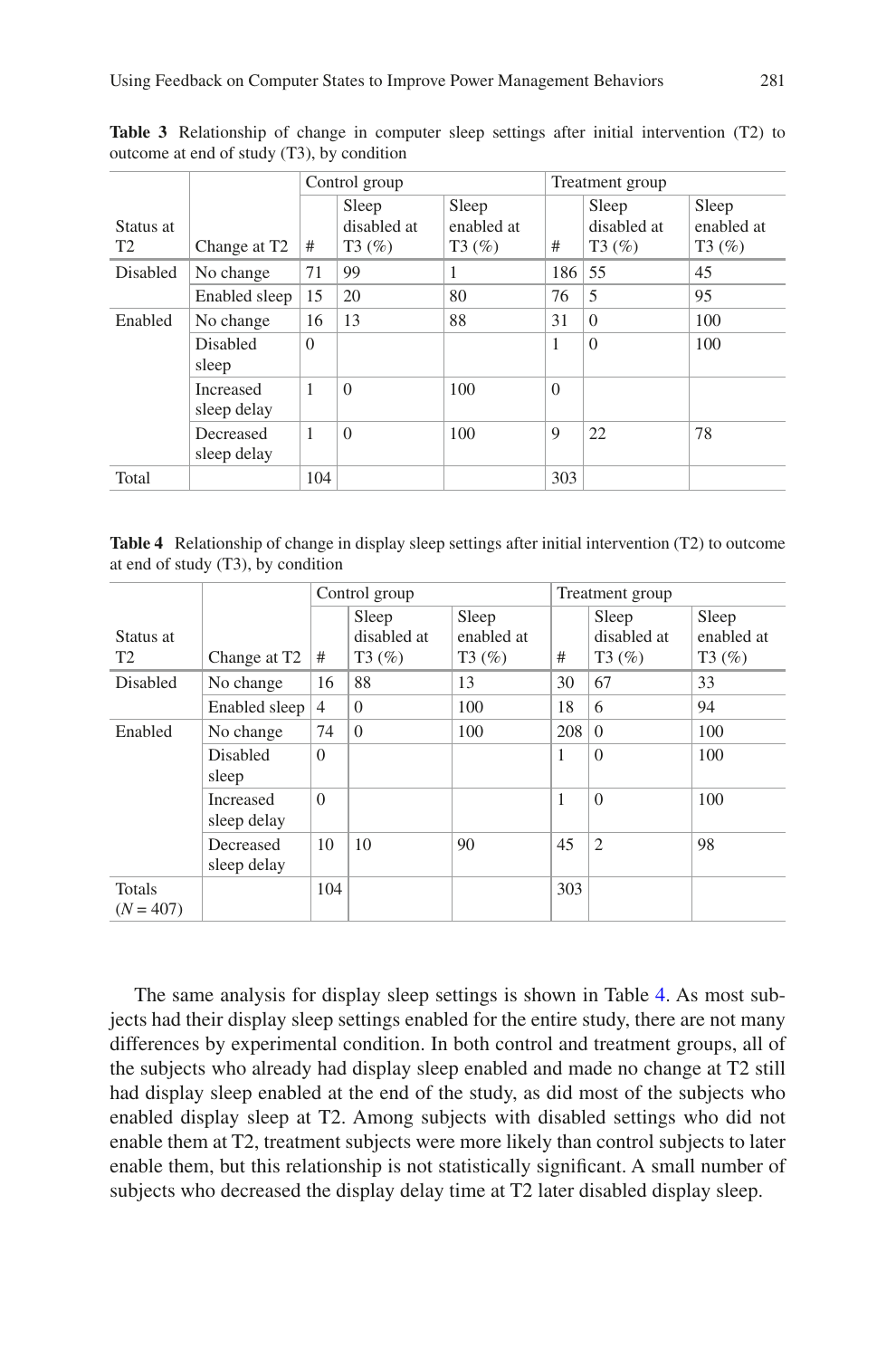#### **3.2.3 Changes in Delay Times for Computer and Display**

Although enabling sleep settings has the largest impact on how much time the computer or monitor spends idle, reducing the delay time for sleep settings also saves energy. Table [5](#page-11-0) shows the proportion of subjects in each group who already had sleep settings enabled before the intervention at T2 who either increased or decreased their delay time. Subjects in the treatment group were somewhat more likely than control subjects to reduce the delay time for their computer sleep settings, but this relationship only approached the level of significance (39% versus  $11\%, p = 0.0532$ ). The difference for the larger number of subjects who began with display sleep settings is more pronounced, with 47% of treatment subjects reducing their display delay time compared to 13% of control subjects ( $p < 0.0001$ ).

### **4 Discussion**

The feld test results presented here suggest that users can be encouraged to save substantial amounts of energy on desktop computers, if given clear feedback on how their decisions affect the energy consumption of the devices. A substantial minority of control group subjects (15%) enabled their sleep settings after being shown the standard settings page, and left those settings enabled for at least another 2 months. This is an interesting result in itself, as it suggests that many computer users are honestly unaware that their sleep settings are disabled, and are willing to enable them without any additional feedback or encouragement.

|                            | Control group  |         | Treatment group |                |
|----------------------------|----------------|---------|-----------------|----------------|
|                            | Number         | Percent | Number          | Percent        |
| Computer sleep settings    |                |         |                 |                |
| Delay time at T3 versus T2 |                |         |                 |                |
| Same                       | 13             | 72      | 23              | 56             |
| Shorter                    | 2              | 11      | 16              | 39             |
| Longer                     | 1              | 6       | $\Omega$        | $\Omega$       |
| Disabled                   | $\overline{2}$ | 11      | $\overline{2}$  | 5              |
| N                          | 18             |         | 41              |                |
| Display sleep settings     |                |         |                 |                |
| Delay time at T3 versus T2 |                |         |                 |                |
| Same                       | 71             | 85      | 122             | 48             |
| Shorter                    | 11             | 13      | 120             | 47             |
| Longer                     | 1              | 1       | 11              | $\overline{4}$ |
| Disabled                   | 1              | 1       | $\overline{c}$  | 1              |
| N                          | 84             |         | 255             |                |

<span id="page-11-0"></span>**Table 5** Change in sleep setting delay times over intervention period, by condition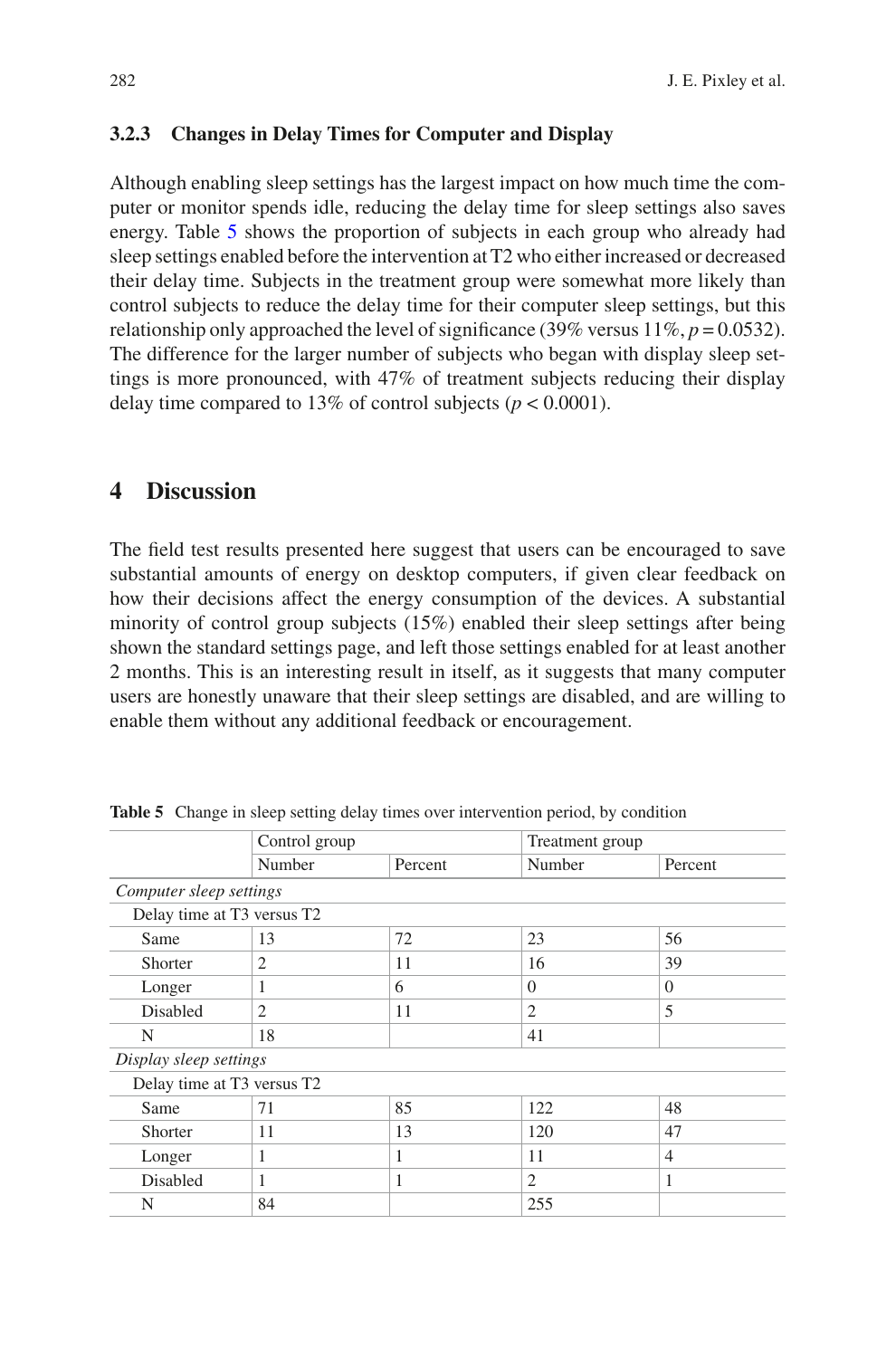Outcomes for the treatment subjects are even more dramatic: 59% of those with disabled sleep settings enabled them after using the PMUI app. This is more than three times higher than the effect for the control group. Also, those subjects who already had their settings enabled were more likely to reduce the delay time for their computer sleep and for their monitor sleep if they were exposed to the PMUI app.

Subjects might be more likely to pay attention to the information relayed by PMUI than by their standard sleep settings, given that PMUI is new to them and includes engaging, colorful reports. If so, this could result in a stronger response for the treatment group at the T2 research visit, but no discernable additional long-term effects. However, additional analyses indicate that PMUI had additional effects over the course of the experimental period, suggesting that its effect is not solely due to information provided at the intervention visit.

One limitation is the length of the study period, as treatment subjects were only observed about 2 months after frst encountering the PMUI app at T2. For behavioral change interventions, persistence is a serious concern. For in-home energy feedback devices or behavioral modifcation devices (e.g., Fitbit step counters), if subjects stop accessing the feedback after a few weeks or months, or otherwise appear to lose interest, their behaviors are likely to revert to their previous level. It is worth stepping back to consider the types of energy-saving behaviors most programs encourage, which are usually divided into investment decisions versus curtailment behaviors. For investment decisions, the focus is on convincing users to buy more energy-effcient appliances. Once that purchase is made, the energy savings (for that device, at least) are locked in, and the user need not persist in thinking about it. By contrast, curtailment behaviors (such as remembering to turn lights off, choosing the "no dry" option on the dishwasher, or hanging up laundry instead of using clothes dryers) must be repeated on a regular basis, and thus require longerterm commitment and persistence.

A third type of energy-saving behavior gets less attention, which is changing settings. This behavior change is similar to investment behavior, in that the user may adopt more energy-effcient settings for, say, their thermostat, after which they do not need to persist in thinking about it. However, this behavior resembles curtailment to some extent also. As the user's experience is altered by the setting, it may be noticeable and even onerous enough to feel like curtailment, possibly leading to the user reverting the setting to the earlier, less energy-effcient level. Enabling sleep settings on a computer is conceptually much the same as thermostat settings. Simply enabling the settings once does not guarantee that sleep will remain enabled. Subjects who experience computer delays or other problems after enabling sleep (for example, complications when trying to remote into their work desktops from home), whether or not actually related to sleep, may decide that the cost of dealing with the problem is not worth the benefts, and disable sleep again. This may have happened to some proportion of the treatment subjects, who ended up with disabled sleep settings at T3. However, 2 months may be a reasonable period for measuring persistence in sleep settings, especially for subjects who changed their settings early on in that period. These subjects work full-time and most use their campus computers every day. If they have their sleep delay set for 30 min (the default) or less,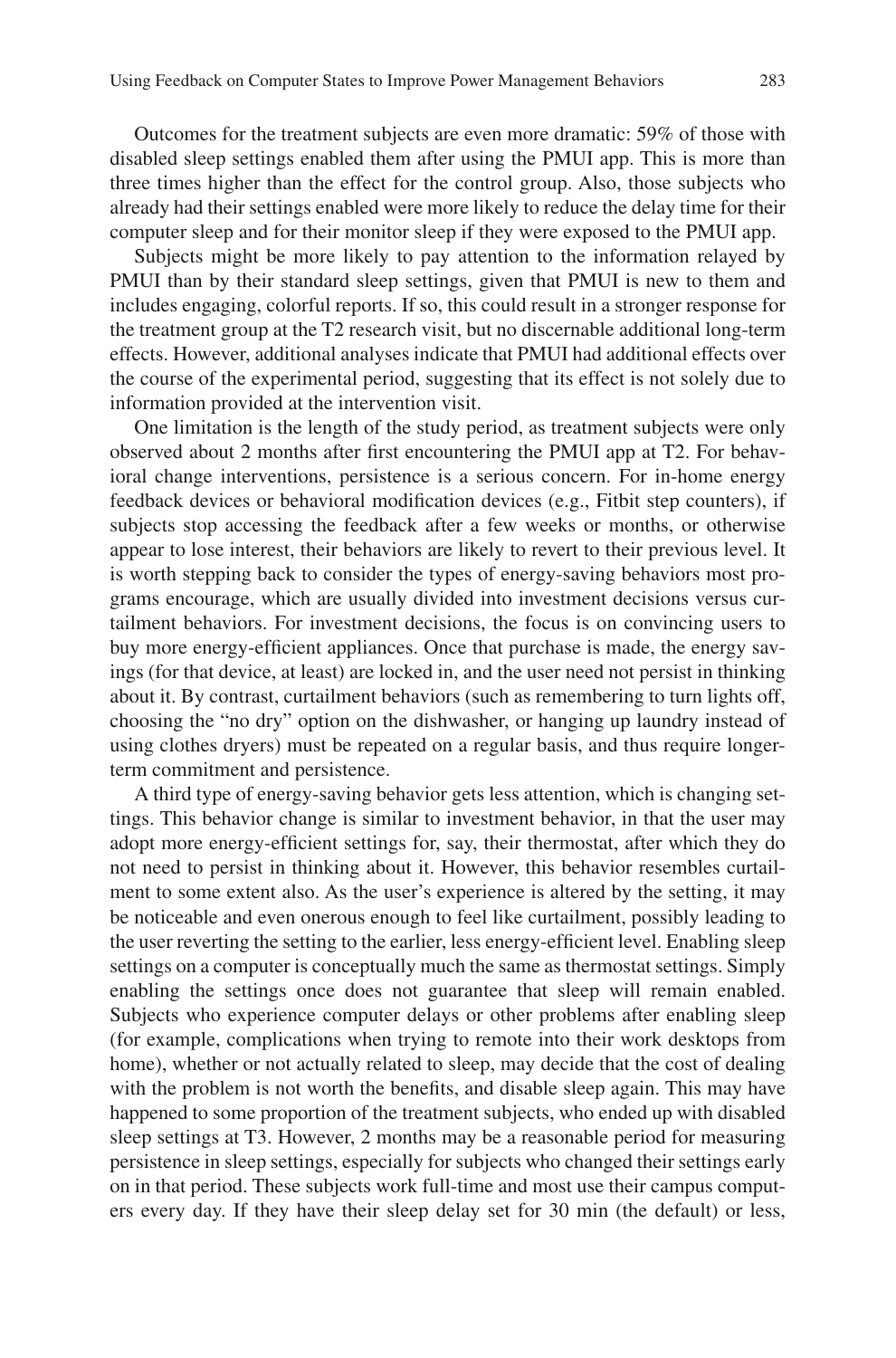they would return to a sleeping computer several times per day. This provides many repeated experiences of computer sleep over time, and it seems plausible that anyone who would be annoyed enough to disable sleep after 3 months would already be annoyed enough to do so after a few weeks. Later in-depth analyses of the timing of changes and the number of subjects who changed their minds about enabling sleep will hopefully shed more light on this, as will analyses of the reasons given for not using sleep settings, and the qualitative comments subjects made about problems with engaging sleep.

Another limitation is that the study focused on a specifc population: staff members at a university. However, compared to many other organizations, a university provides a wide and diverse range of subjects, working in varied felds and with varied occupations and tasks. They are more highly educated than the average worker, but perhaps no more so than the average worker whose job involves regular use of a desktop computer. Still, the results cannot be assumed to apply to employees of small businesses or to home users of desktops. Additional feld tests would be needed to assess the utility of the PMUI app in these other settings.

Overall, these results are strong, and bode well for future use of feedback interventions for saving energy on office computers and other plug load devices by encouraging more pro-environmental behavior among individual users.

In summary, these results are promising, and offer strong support for the idea that giving users engaging feedback and actionable information can encourage meaningful pro-environmental behavior change. The current results are specific to office desktop computers, but could reasonably be applied to other home or offce devices for which power management settings and the energy impacts of user behavior may be misunderstood.

#### **References**

- <span id="page-13-0"></span>1. Darby, Sarah. (2006). *The Effectiveness of Feedback on Energy Consumption*. Oxford, UK: Environmental Change Institute University of Oxford.
- 2. Delmas, Magali A., Miriam Fischlein, & Omar Isaac Asensio. (2013). Information strategies and energy conservation behavior: A meta-analysis of experimental studies from 1975 to 2012. *Energy Policy, 61*, 729-739. doi[:https://doi.org/10.1016/j.enpol.2013.05.109](https://doi.org/10.1016/j.enpol.2013.05.109)
- 3. Ehrhardt-Martinez, Karen, Kat A. Donnelly, & John A. Skip Laitner. (2010). *Advanced Metering Initiatives and Residential Feedback Programs: A Meta-Review for Household Electricity-Saving Opportunities*. Washington, D. C.: American Council for an Energy-Efficient Economy.
- 4. Electric Power Research Institute. (2009). *Residential Electricity Use Feedback: A Research Synthesis and Economic Framework*. Palo Alto: Electric Power Research Institute. Retrieved from<https://www.epri.com/#/pages/product/1016844/?lang=en>.
- <span id="page-13-1"></span>5. Karlin, Beth, Joanne F. Zinger, & Rebecca Ford. (2015). The effects of feedback on energy conservation: A meta-analysis. *Psychological Bulletin, 141*(6), 1205-1227. doi:[https://doi.](https://doi.org/10.1037/a0039650) [org/10.1037/a0039650](https://doi.org/10.1037/a0039650)
- <span id="page-13-2"></span>6. Urban, Bryan, Kurt Roth, Mahendra Singh, & Duncan Howes. (2017). *Energy Consumption of Consumer Electronics in U.S. Homes in 2017*. Boston, MA: Fraunhofer USA Center for Sustainable Energy Systems.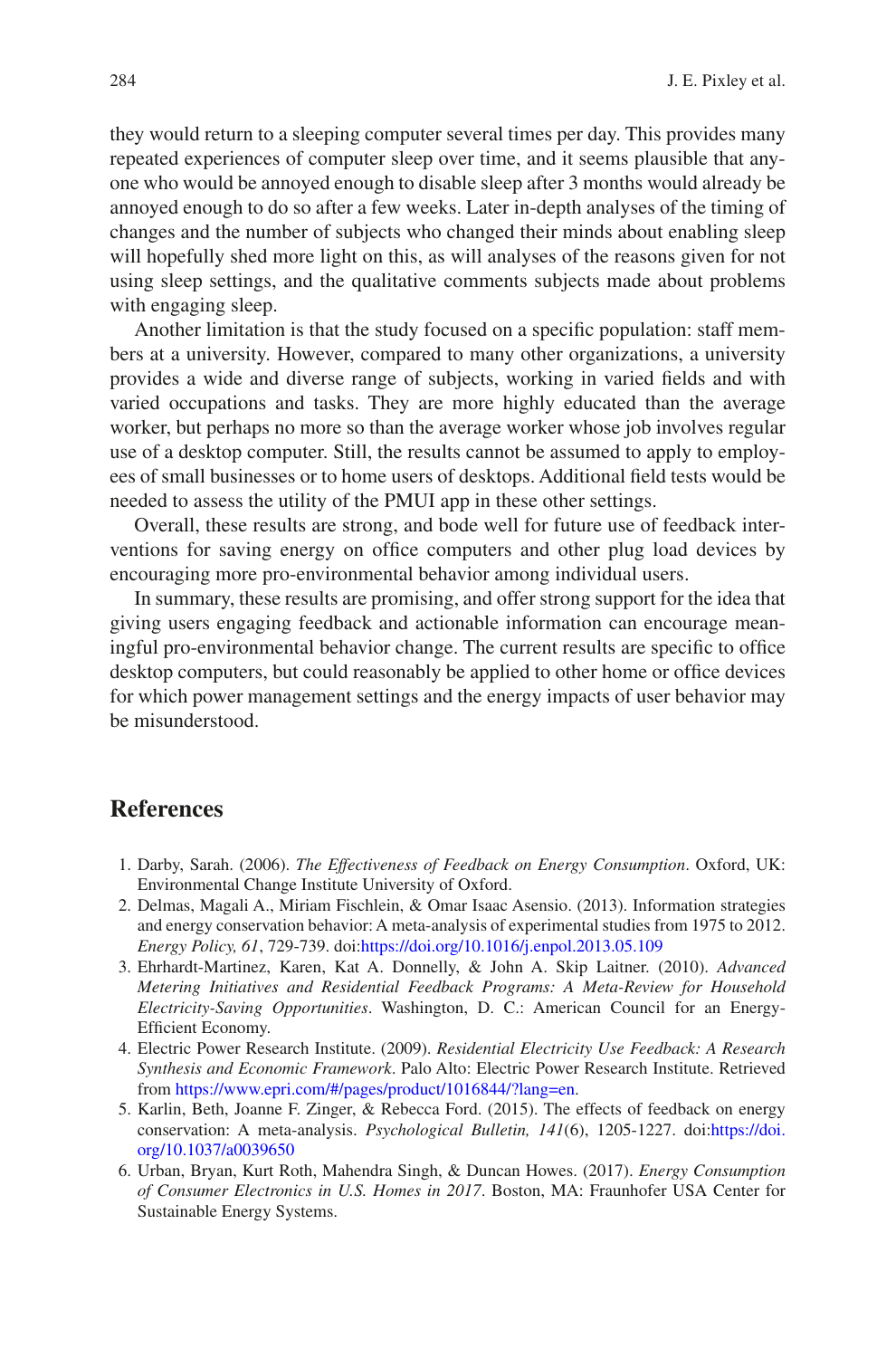- <span id="page-14-0"></span>7. Delforge, Pierre, Lisa Schmidt, & Steve Schmidt. (2015). *Home Idle Load: Devices Wasting Huge Amounts of Electricity When Not in Active Use* (NRDC Issue Paper 15-03-A). San Francisco, CA: National Resources Defense Council. Retrieved from [https://www.nrdc.org/](https://www.nrdc.org/sites/default/files/home-idle-load-IP.pdf) [sites/default/fles/home-idle-load-IP.pdf](https://www.nrdc.org/sites/default/files/home-idle-load-IP.pdf).
- <span id="page-14-1"></span>8. ENERGY STAR. (2018). ENERGY STAR Computer Power Management Savings Calculator. Retrieved from [www.energystar.gov/products/power\\_mgt/LowCarbonITSavingsCalc.xlsx](http://www.energystar.gov/products/power_mgt/LowCarbonITSavingsCalc.xlsx)
- <span id="page-14-2"></span>9. Pixley, Joy E., & Stuart A. Ross. (2015). *The Effects of Using Power Management in Offce Desktops: A Case Study*. Paper presented at the Behavior, Environment, and Climate Change Conference, Sacramento, California.
- <span id="page-14-3"></span>10. Acker, Brad, Carlos Duarte, & Kevin Van Den Wymelenberg. (2012, August 12-17). *Offce Plug Load Savings: Profles and Energy-Saving Interventions.* Paper presented at the ACEEE Summer Study on Energy Efficiency in Buildings, Asilomar, California.
- 11. Bensch, Ingo, Scott Pigg, Karen Koski, & Rana Belshe. (2010). *Electricity Savings Opportunities for Home Electronics and Other Plug-In Devices in Minnesota Homes. A technical and behavioral feld assessment*. Madison: Energy Center of Wisconsin. Retrieved from [https://www.seventhwave.org/sites/default/fles/257-1.pdf](https://www.seventhwave.org/sites/default/files/257-1.pdf).
- 12. Cabrera, David F. Motta, & Hamidreza Zareipour. (2011). *A Review of Energy Effciency Initiatives in Post-Secondary Educational Institutes.* Paper presented at the Energy 2011: The First International Conference on Smart Grids, Green Communications, and IT Energy-Aware Technologies.
- <span id="page-14-4"></span>13. Mercier, Catherine, & Laura Moorefeld. (2011). *Commercial Offce Plug Load Savings Assessment* (CEC-500-2011-010). Sacramento, CA: California Energy Commission.
- <span id="page-14-5"></span>14. Pixley, Joy E., Stuart A. Ross, Ankita Raturi, & Alan C. Downs. (2014). *A Survey of Computer Power Modes Usage in a University Population* (CEC-500-2014-093). Sacramento, CA: California Energy Commission.
- <span id="page-14-6"></span>15. 1E & Alliance to Save Energy. (2009). *PC Energy Report 2009: United States, United Kingdom, Germany*.
- <span id="page-14-7"></span>16. Pixley, Joy E., & Stuart A. Ross. (2014). *Monitoring Computer Power Modes Usage in a University Population* (CEC-500-2014-092). Sacramento, CA: California Energy Commission.
- <span id="page-14-8"></span>17. Gulbinas, Rimas, & John E. Taylor. (2014). Effects of real-time eco-feedback and organizational network dynamics on energy effcient behavior in commercial buildings. *Energy & Buildings, 84*, 493-500. doi:<https://doi.org/10.1016/j.enbuild.2014.08.017>
- 18. Mulville, M., K. Jones, G. Huebner, & J. Powell-Greig. (2017). Energy-saving occupant behaviours in offces: change strategies. *Building Research and Information, 45*(8), 861-874. doi:<https://doi.org/10.1080/09613218.2016.1212299>
- <span id="page-14-9"></span>19. Murtagh, Niamh, Michele Nati, William R. Headley, Birgitta Gatersleben, Alexander Gluhak, Muhammad Ali Imran, & David Uzzell. (2013). Individual energy use and feedback in an offce setting: A feld trial. *Energy Policy, 62*, 717-728. doi:[https://doi.org/10.1016/j.](https://doi.org/10.1016/j.enpol.2013.07.090) [enpol.2013.07.090](https://doi.org/10.1016/j.enpol.2013.07.090)
- <span id="page-14-10"></span>20. Nilsson, Andreas, Kristin Andersson, & Cecilia Jakobsson Bergstad. (2015). Energy behaviors at the offce: An intervention study on the use of equipment. *Applied Energy, 146*, 434-441. doi:<https://doi.org/10.1016/j.apenergy.2015.02.045>
- <span id="page-14-11"></span>21. Kamilaris, Andreas, Jodi Neovino, Sekhar Kondepudi, & Balaji Kalluri. (2015). A case study on the individual energy use of personal computers in an offce setting and assessment of various feedback types toward energy savings. *Energy and Buildings, 104*, 73-86. doi:[https://doi.](https://doi.org/10.1016/j.enbuild.2015.07.010) [org/10.1016/j.enbuild.2015.07.010](https://doi.org/10.1016/j.enbuild.2015.07.010)
- <span id="page-14-12"></span>22. Pollard, Carol Elaine. (2016). Up close and personal. *International Journal of Sustainability in Higher Education, 17*(1), 68-85. doi:<https://doi.org/10.1108/IJSHE-03-2014-0043>
- <span id="page-14-13"></span>23. Gandhi, Priya, & Gail S. Brager. (2016). Commercial offce plug load energy consumption trends and the role of occupant behavior. *Energy & Buildings, 125*, 1-8. doi:[https://doi.](https://doi.org/10.1016/j.enbuild.2016.04.057) [org/10.1016/j.enbuild.2016.04.057](https://doi.org/10.1016/j.enbuild.2016.04.057)